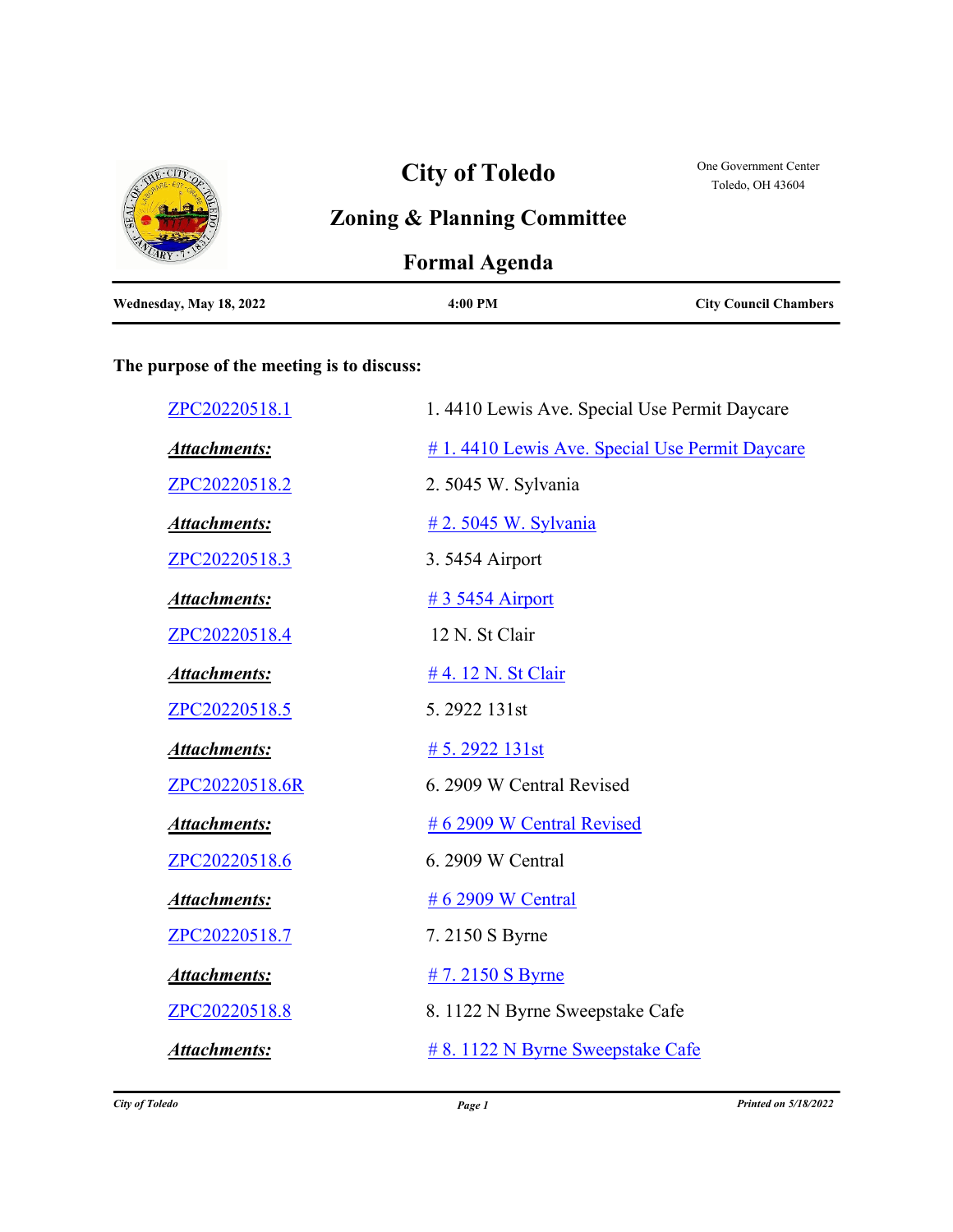| <b>Formal Agenda</b>                                                                                               | May 18, 2022 |
|--------------------------------------------------------------------------------------------------------------------|--------------|
| 8. 1122 N Byrne                                                                                                    |              |
| $# 8.1122 N$ Byrne                                                                                                 |              |
| 9. 2402 Cheltenham                                                                                                 |              |
| #9 2402 Cheltenham                                                                                                 |              |
| 10.311 Locust                                                                                                      |              |
| $\# 10311$ Locust                                                                                                  |              |
| 11. Vacation off Stickney                                                                                          |              |
| #11 Vacation off Stickney                                                                                          |              |
| 12. 333 14th St                                                                                                    |              |
| #12 333 14th St                                                                                                    |              |
| 13.5655 Secor                                                                                                      |              |
| $\# 13\,5655$ Secor                                                                                                |              |
| 14 1633 W Laskey                                                                                                   |              |
| #14 1633 W Laskey                                                                                                  |              |
| 15.5044 5048 5052 Dorr St                                                                                          |              |
| #15.5044 5048 5052 Dorr St<br>#15. OPPOSITION $(1)$<br>#15 C opposition<br>#15 D Opposition<br>$# 15 E$ opposition |              |
| 16. Amendment to the Sign Code                                                                                     |              |
| $# 16$ . Amendment to the Sign Code                                                                                |              |
|                                                                                                                    |              |

## **Any other matter that may properly come before the Committee**